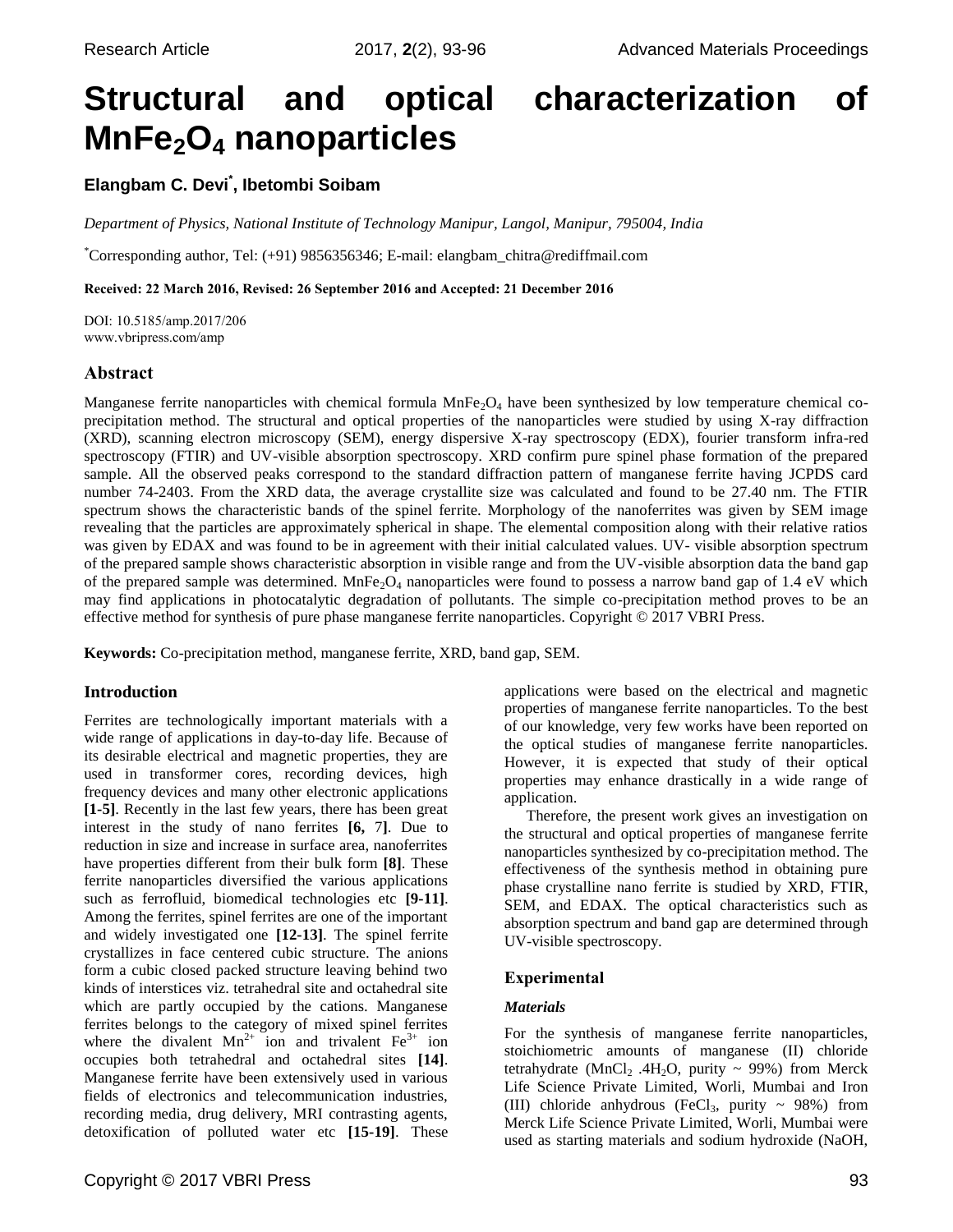purity ~ 97%) from Merck Life Science Private Limited, Vikhroli, Mumbai was used as precipitating agent. The deionized water from Merck Life Science Private Limited, Vikhroli, Mumbai was used as solvent.

#### *Material synthesis*

Manganese ferrite nanoparticles were prepared by coprecipitation method. The starting materials were Manganese (II) Chloride tetrahydrate  $(MnCl<sub>2</sub>.4H<sub>2</sub>O)$ , Iron (III) Chloride anhydrous  $(FeCl<sub>3</sub>)$  and Sodium Hydroxide (NaOH). Aqueous solution of 0.5 M MnCl<sub>2</sub> and 1M FeCl<sub>3</sub> was mixed at  $60^{\circ}$ C with continuous stirring. It was then added to 0.64M NaOH solution which was initially heated at 80°C with continuous stirring. The solution was maintained at  $90^{\circ}$ C for 1 hour. The precipitate obtained were centrifuged and washed several times with distilled water and dried at 80°C. Then the powders were grounded into fine powders. The sample was finally subjected to different characterizations. The chemical reaction may be presented as:

 $MnCl<sub>2</sub> + 2FeCl<sub>3</sub> + xNaOH + H<sub>2</sub>O$  $\longrightarrow$  MnFe<sub>2</sub>O<sub>4</sub> + (x-8)NaOH + 8NaCl+ 5H<sub>2</sub>O

#### *Characterizations*

The phase structure of the prepared sample was characterized by X-ray diffraction (XRD) with Cu- $K_{\alpha}$  radiation. The FTIR spectra was recorded by using a Perkin Elmer FTIR spectrometer. SEM and EDAX was performed using a FEI Quanta 250 model Scanning Electron Microscope. The absorption spectra was recorded using a Perkin Elmer UV-visible spectrometer. All the measurement was performed at room temperature.

#### **Results and discussion**

#### *XRD*

The X-ray diffraction pattern of as-prepared manganese ferrite nanoparticles is shown in **Fig. 1(a)**. The diffraction pattern shows peaks which corresponds to the lattice plane of (220), (311), (222), (400), (422), (333), (440), (620), (533), (622), (444) of spinel structure of manganese ferrite having JCPDS card no. 742403 (shown in **Fig. 1(b)**). The XRD data reveals the absence of impurity peaks thereby indicating that the synthesis method adopted is successful in obtaining pure phase manganese ferrite nanoparticles. From the XRD data, average crystallite size of the manganese ferrite nanoparticles was calculated using Debye Scherrer's relation

$$
D = \frac{0.9\lambda}{\beta \cos \theta} \tag{1}
$$

where,  $\beta$  is the full width at half maximum of the diffraction peak;  $\theta$  is the diffraction angle and  $\lambda$  is the wavelength of the Cu- $K_{\alpha}$ . The average crystallite size was found to be 27.40 nm.



Fig. 1. XRD pattern for MnFe<sub>2</sub>O<sub>4</sub>. (a) Experimental and (b) standard pattern.

#### *FTIR spectroscopy*

Infrared spectroscopy is one of the important techniques to study many important characteristics of ferrites such as distribution of cation among tetrahedral and octahedral sites, presence and absence of ferrous  $(Fe^{2+})$  ions, force constant etc **[20, 21]**. It is also very useful for detection of chemical and structural changes. TT Srinivasan et al **[22]** reported that the IR spectra of spinel ferrite consists of four bands in the range  $200-1000$  cm<sup>-1</sup>, out of which two have strong absorption while the other two have weak absorption and often appear as shoulders on the main band. The FTIR spectrum for the prepared sample is shown in **Fig. 2**. The FTIR spectrum of as-prepared sample shows two characteristic absorption bands centering around  $545 \text{ cm}^{-1}$  and  $382 \text{ cm}^{-1}$ . This is found to be in agreement with the previous reports **[22]**. The band around 545 cm<sup>-1</sup> ( $v_1$ ) is due to stretching vibrations of metal-oxygen in tetrahedral sites and the band around 382  $\text{cm}^{-1}$  ( $v_2$ ) is due to stretching vibrations of metal-oxygen in octahedral sites. The difference in frequencies of characteristic vibrations ( $v_1 \& v_2$ ) has been attributed to difference in bond length of metal-oxygen for tetrahedral and octahedral sites. As the tetrahedral sites has smaller dimension than that of octahedral sites, bond length of metal-oxygen in tetrahedral site is smaller than the bond length of metal-oxygen in octahedral sites and it has an inverse relationship with absorption band **[21]**.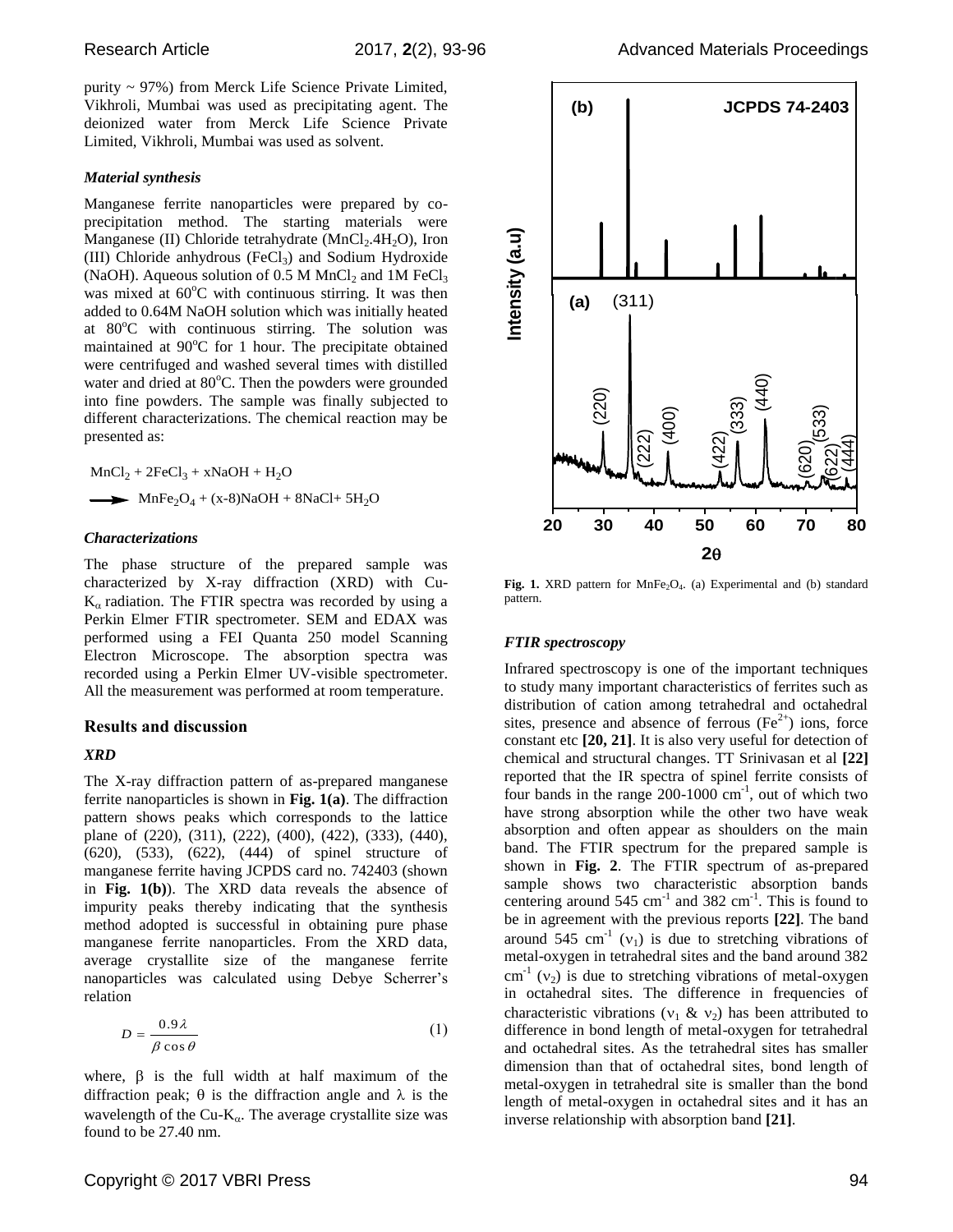

Fig. 2. FTIR spectrum for MnFe<sub>2</sub>O<sub>4</sub>.

#### *SEM and EDAX*

The SEM micrograph of manganese ferrite nanoparticles is shown in **Fig. 3**. The micrograph reveals almost spherical shape and nano sized distribution of the synthesized sample.



**Fig. 3.** SEM micrograph for MnFe<sub>2</sub>O<sub>4</sub>.

The Energy Dispersive X-ray spectrum is shown in **Fig. 4**. The Energy Dispersive X-ray Analysis (EDAX) confirms the presence of the elements Mn, Fe and O. their relative ratio is given in the table shown in the inset. From the table, the elemental composition and their relative ratio is found to be in agreement with their initial calculated values.

#### *UV-visible spectroscopy*

The UV-visible spectroscopy being one of the important optical characterizati on techniques was adopted to investigate the optical properties of the manganese ferrite nanoparticles.



**Fig. 4**. EDX spectrum along with the elemental composition.

Using double distilled water as solvent, colloidal solution of manganese ferrite nanoparticles was prepared and absorption spectra was recorded in 200-900 nm range. The absorption spectrum is shown in **Fig. 5** (inset). It can be observed that the sample shows a strong absorption in the visible range centering around 450 nm.



Fig. 5. Absorption spectra (inset) and Tauc plot for MnFe<sub>2</sub>O<sub>4</sub>.

From the absorption data, the absorption coefficient  $\alpha$ of the manganese ferrite nanoparticles was determined using the relation,

$$
\alpha = 2.303 \left( \frac{A}{t} \right) \tag{2}
$$

where, A is the absorption and t is the thickness of the sample (i.e., thickness of the cubet and is equal to 10 mm). The optical band gap was determined using Tauc relation **[23, 24],**

$$
\left(\alpha h\nu\right)^n = A\left(h\nu - E_g\right) \tag{3}
$$